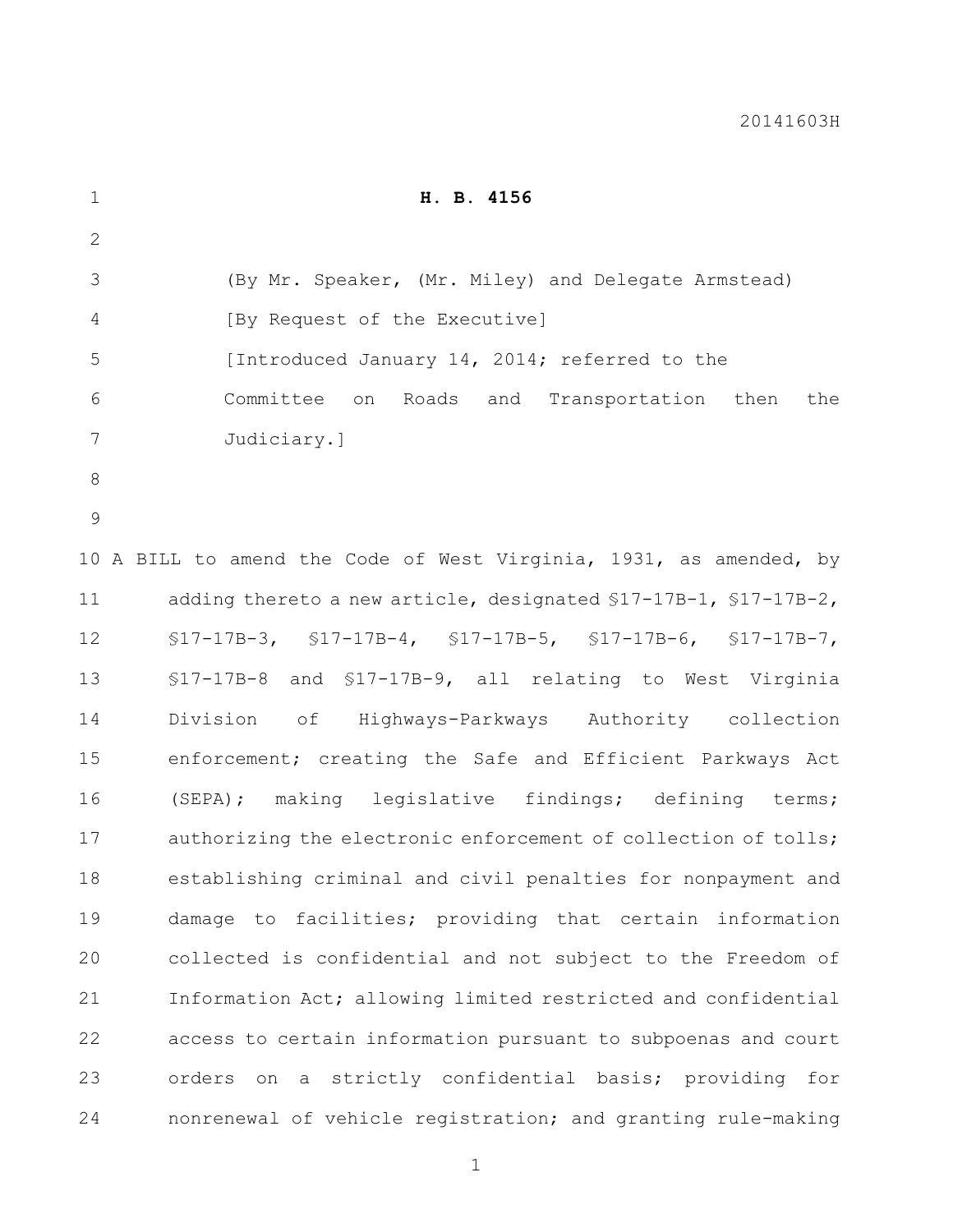authority.

*Be it enacted by the Legislature of West Virginia:*

 That the Code of West Virginia, 1931, as amended, be amended by adding thereto a new article, designated §17-17B-1, §17-17B-2, §17-17B-3, §17-17B-4, §17-17B-5, §17-17B-6, §17-17B-7, §17-17B-8 and §17-17B-9, all to read as follows:

**ARTICLE 17B. ELECTRONIC TOLL COLLECTION.**

# **§17-17B-1. Short title; legislative findings and purpose; definitions.**

 (a) This article may be known and cited as the "Safe and Efficient Parkways Act."

 (b) The Legislature finds and declares that the use of electronic and video technology for parkways projects will benefit the citizens of the state by making parkways projects in the state safer and more efficient, easing traffic congestion, improving traffic flow, furthering economic development and promoting and enhancing more efficient commercial traffic and the shipment of goods in the state.

## 19 (c) As used in this article:

 (1) "Authority" or "Parkways Authority" means the West Virginia Parkways Authority established by article sixteen-a of this chapter.

 (2) "Division" means the Division of Highways, except where another division is clearly identified.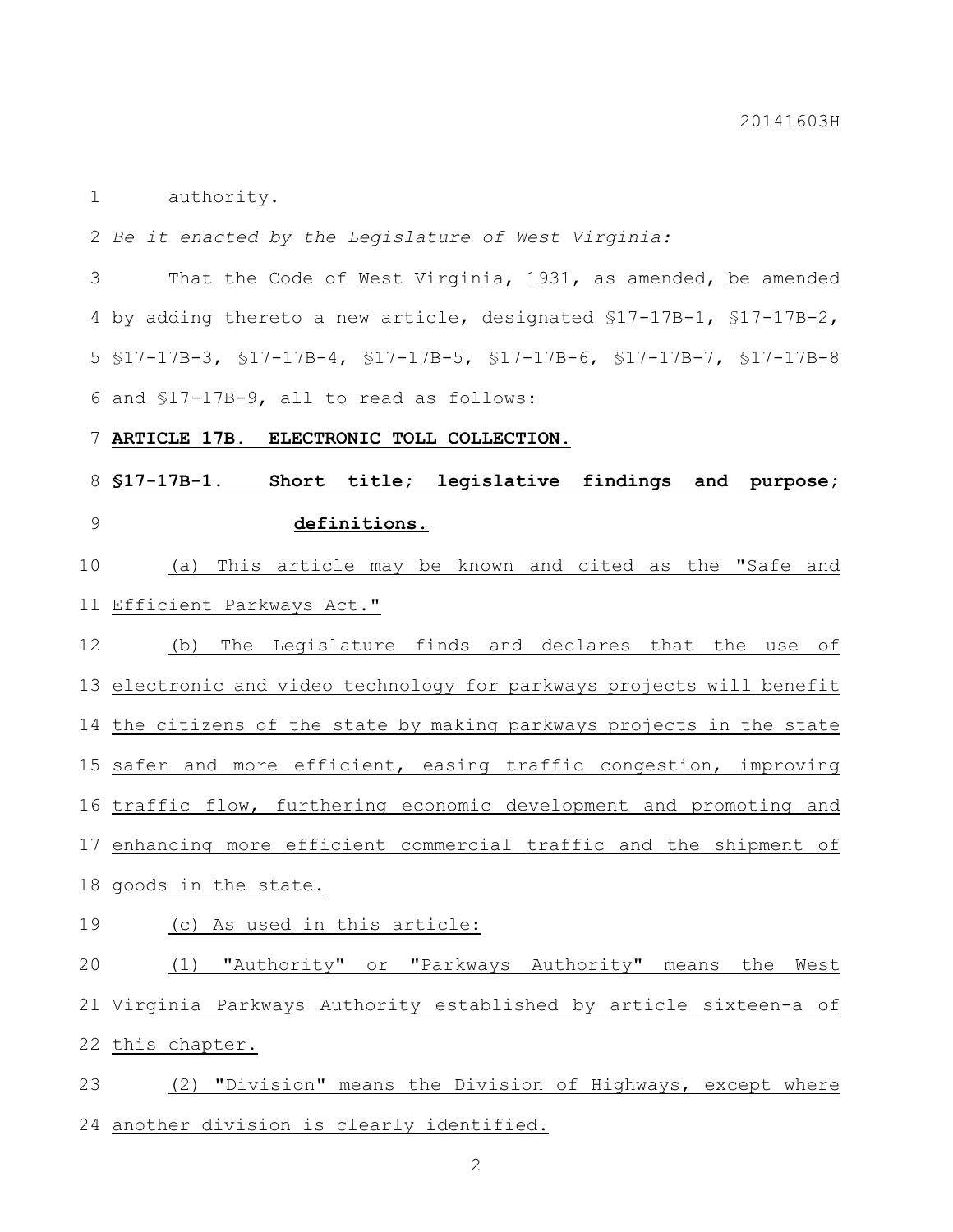(3) "Electronic toll collection" means a system of collecting tolls or charges that has or includes the capability of charging an account holder, owner or operator of a vehicle for the prescribed toll: (A) By electronic transmission of information between a device on a vehicle and a device located in a toll lane or otherwise used at a toll collection facility; or (B) By means of a video collection system. (4) "Owner" means any person, corporation, firm, partnership, agency, association, organization or lessor who: (A) Is the beneficial or equitable owner of the vehicle; (B) Holds title to the vehicle; (C) Is the registrant or coregistrant of the vehicle registered with the Division of Motor Vehicles or a comparable agency of another jurisdiction or uses the vehicle in its vehicle renting or leasing business; or (D) Is a person entitled to the use and possession of a vehicle subject to a security interest held by another person. (5) "Parkway project" has the meaning set forth in section five, article sixteen-a, chapter seventeen of this code, and specifically includes, for the purposes of this article: (A) A highway project designated under sections five-a and 23 five-b of article seventeen-a, chapter seventeen of this code; (B) Any acquisition, construction, reconstruction,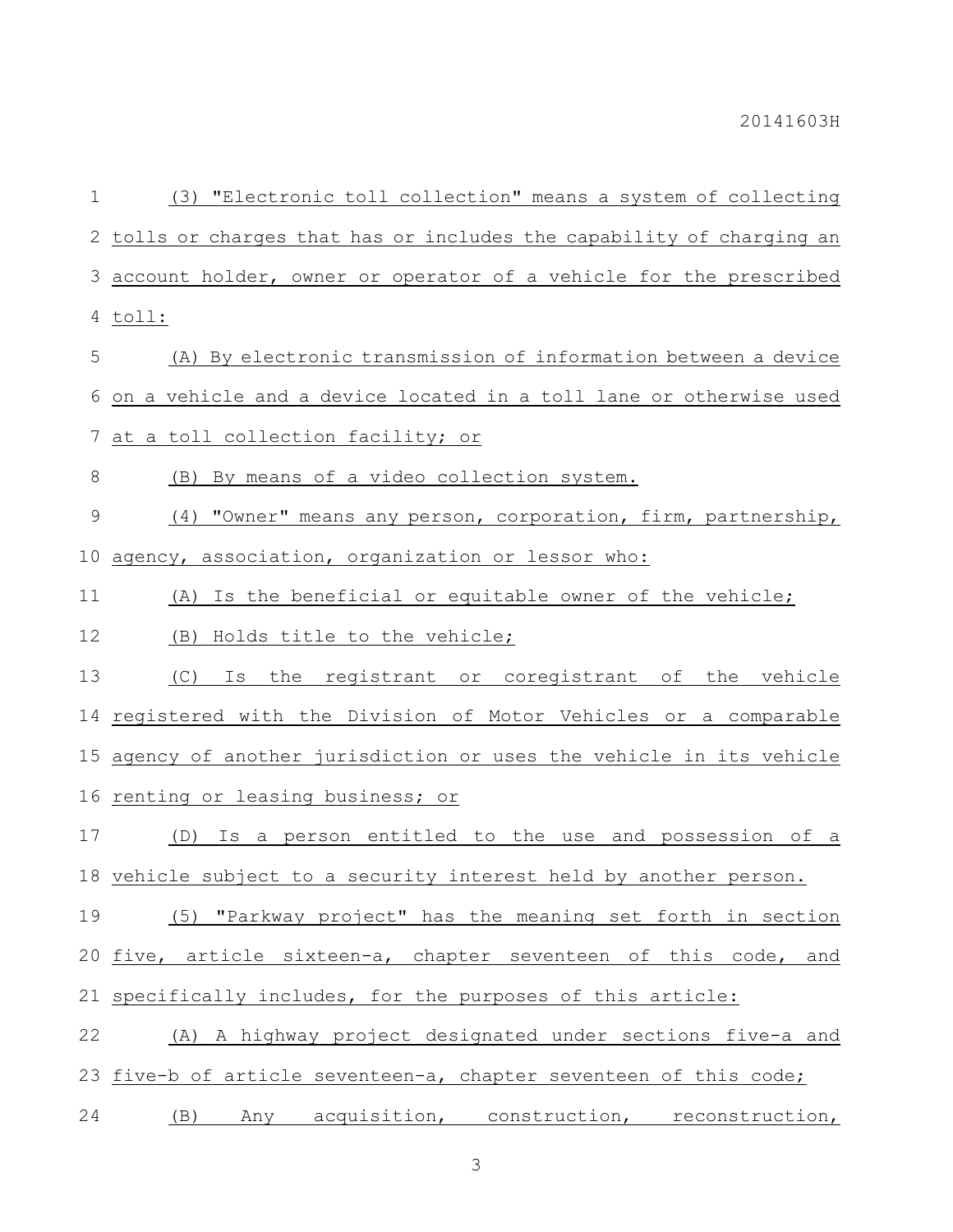maintenance, operation, improvement or repair that the authority undertakes by agreement with the division; and

 (C) Any project procured by the division on which the division requires the authority to introduce electronic tolling.

 (6) "Toll collection facility" means any facility, including all related structures, equipment, systems and software, used in connection with collecting or charging tolls for a parkway project, 8 regardless of whether the facility is located on, over or adjacent to the highway included in the parkway project and regardless of whether the facility has toll lanes with toll booths and toll collection equipment that require passing vehicles to stop or slow down in order to pay a toll or uses additional or different methods, structures, technology and equipment in order to charge or 14 collect tolls from some vehicles passing under or by the facility at highway speeds.

 (7) "Video collection system" means a vehicle sensor, placed in a location to work in conjunction with a toll collection facility, that automatically produces a videotape or photograph, microphotograph or other recorded image of the front or rear portion, or both front and rear portion, of each vehicle at the time the vehicle is used or operated on the toll facility in order to charge or collect tolls or detect violations of this article. This phrase includes, without limitation:

(A) Any other technology which identifies a vehicle by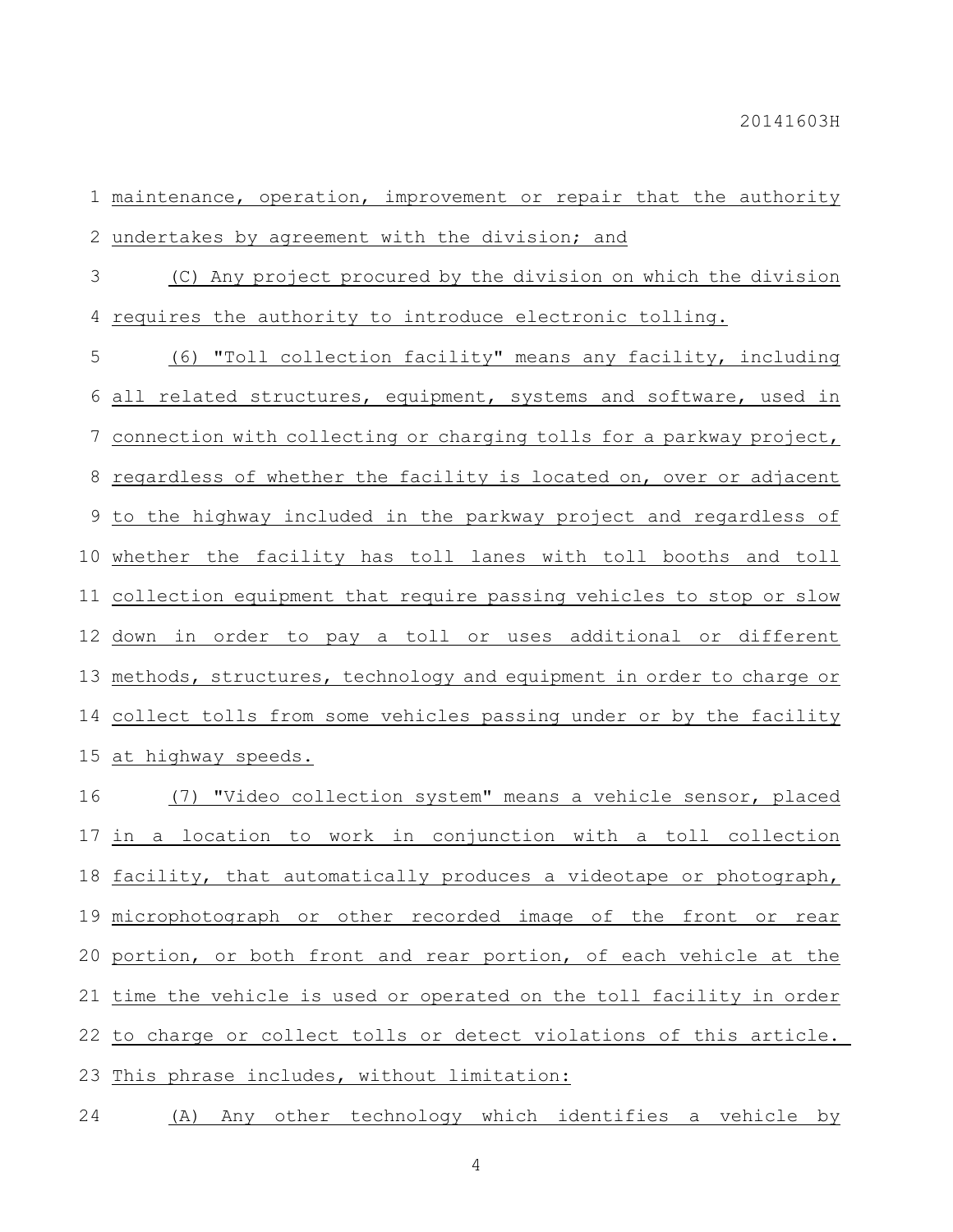## photographic, electronic or other method; and

 (B) All related toll invoices, billing notices and other toll collection and violation enforcement efforts made using that technology and information.

#### **§17-17B-2. Electronic toll collection authorized.**

 Notwithstanding the provisions of article sixteen-a and section five-b, article seventeen-a of this chapter and section seven-a, article six, chapter seventeen-c of this code to the contrary, the collection of tolls and the enforcement of toll violations may be enforced by electronic toll collection as provided in this article and in rules promulgated by authority of this article. In connection with any toll road in this state authorized by section five-b, article seventeen-a of this chapter, and in addition to any powers granted to the Commissioner of Highways in this code, the commissioner, on behalf of the division, may enter into cooperative agreements and arrangements with any agency or other entity that handles or assists in the collection or enforcement of tolls on the adjacent state's connecting toll highway, whereby that agency or entity would assist the division in the collection of tolls for the toll roads in this state or enforcement of toll violations for the toll roads in this state or both collection of tolls and enforcement of toll violations using electronic toll collection.

## **§17-17B-3. Liability of owner.**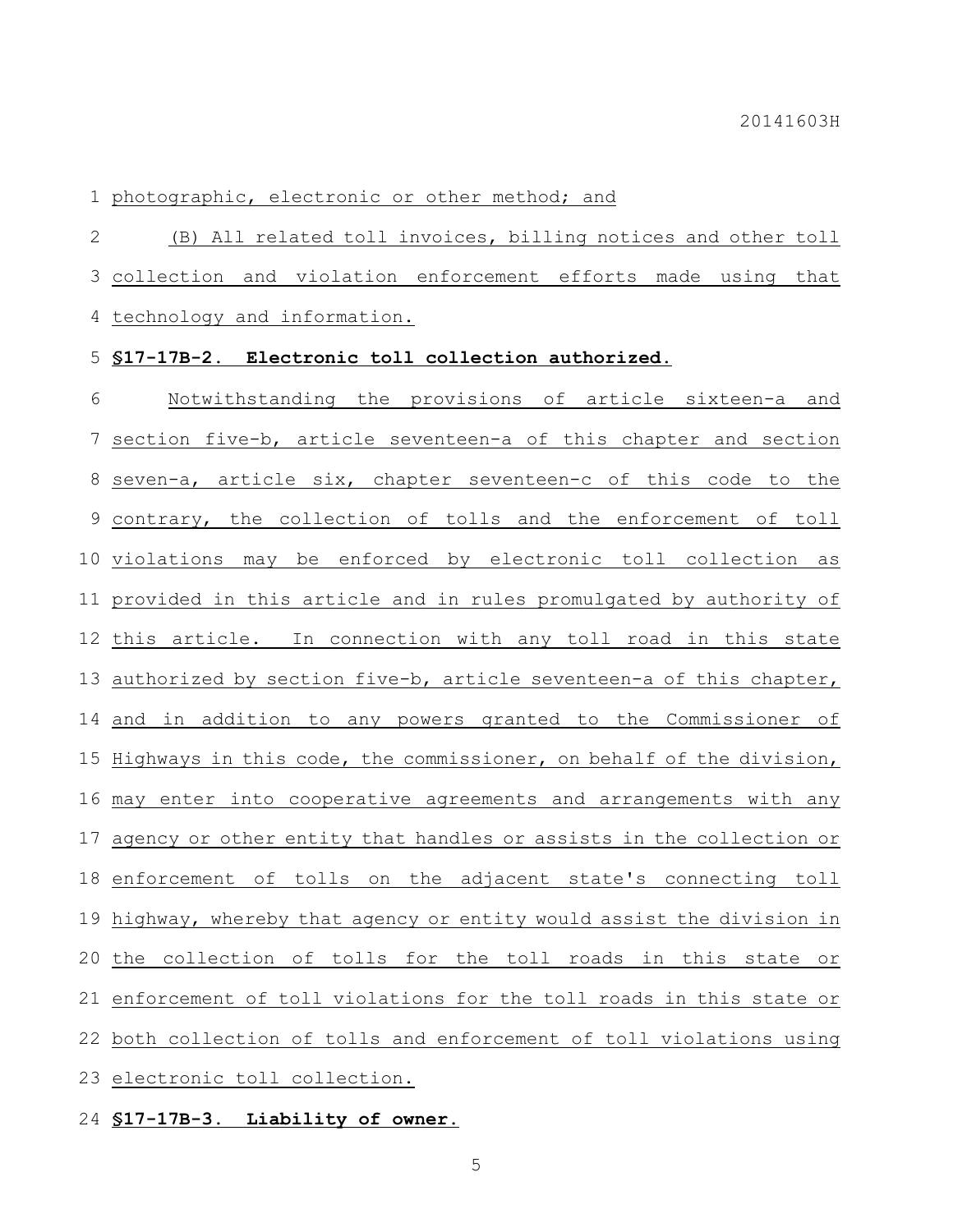(a) All owners and operators of motor vehicles shall pay the posted toll when on any toll road, highway or bridge authorized by article sixteen-a and section five-b, article seventeen-a of this chapter, either by paying the toll at a toll collection facility on the toll road, highway or bridge at the time of travel thereon or by paying the toll within the time prescribed for toll payment in a toll billing notice or invoice generated by an electronic toll collection system. These tolls may be collected by electronic toll collection. If an owner or operator of a vehicle fails to pay the prescribed toll when due, the owner of the vehicle is in violation of this article. (b) If a violation occurs, the registration plate number of the vehicle as recorded by a video collection system establishes an inference for civil enforcement purposes that the owner of the vehicle was operating the vehicle at that time. The inference may be rebutted if the owner: (1) States that he or she was not operating the vehicle at the time of the violation;

(2) Identifies who was operating the vehicle; and

 (3) Supplies the name and address, if known, of the operator of the vehicle.

 (c) If an action or proceeding is commenced in a county other than that of the residence of the owner, a sworn statement that contains the information set forth in subsection (b) of this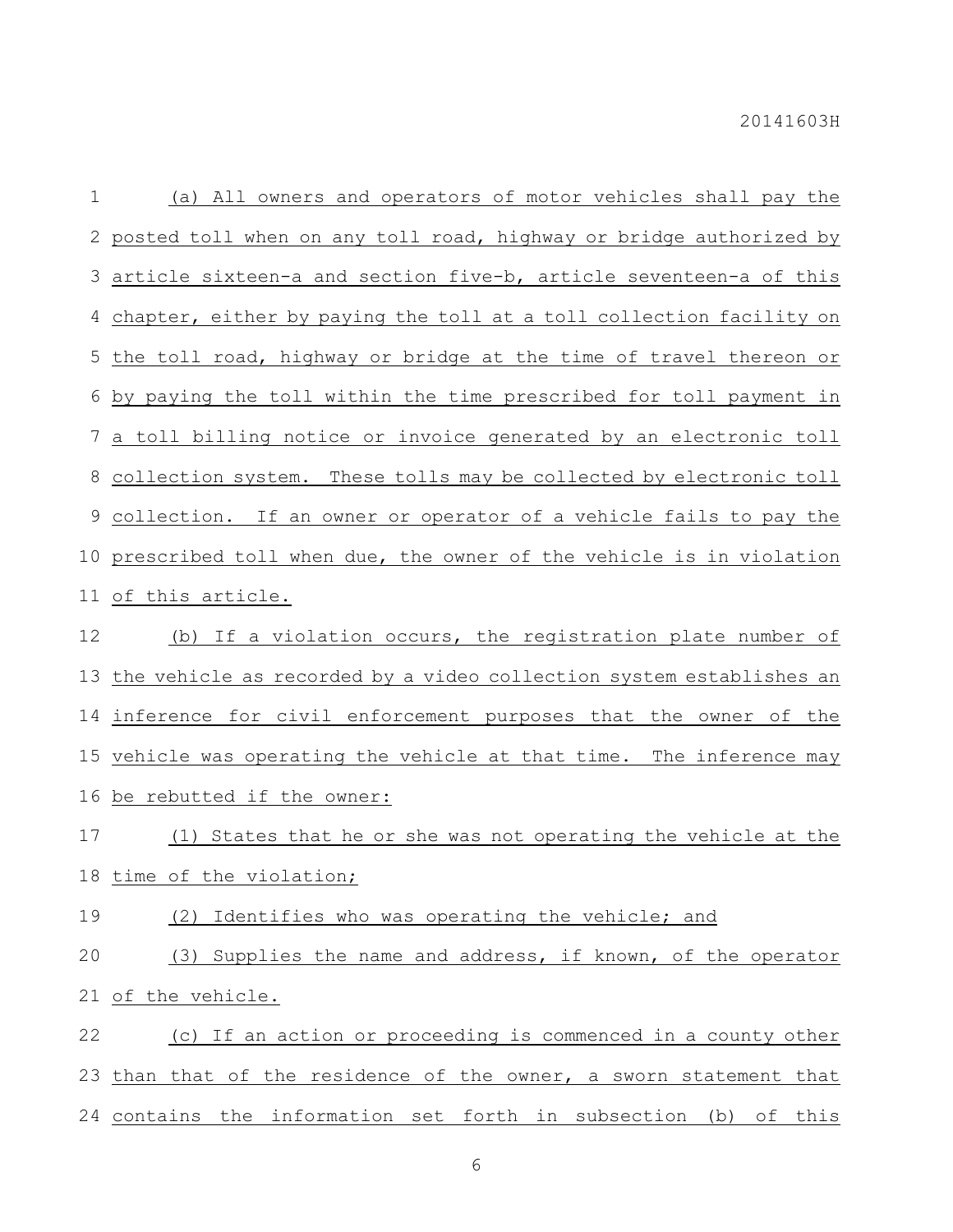1 section is sufficient to rebut the inference.

| $\mathbf{2}$ | (d) If the inference is rebutted, the identified operator of        |
|--------------|---------------------------------------------------------------------|
| 3            | the vehicle may be found to have violated this article.             |
| 4            | (e)(1) Nothing in this section prohibits:                           |
| 5            | A law-enforcement officer from issuing a citation to a<br>(A)       |
| 6            | person in control of a vehicle for a violation of this article or   |
| 7            | other provisions of law at the time of the violation; or            |
| $\,8\,$      | The division or the Parkways Authority from issuing<br>(B)          |
| 9            | reminder notices or making other communications directly or         |
| 10           | indirectly in connection with toll collection efforts or efforts to |
| 11           | enforce violations of this article; or                              |
| 12           | (2) The division and authority are authorized to use secondary      |
| 13           | sources of information and services including, but not limited to,  |
| 14           | the National Change of Address Service or skip tracing services.    |
| 15           | S17-17B-4. Imposition of liability.                                 |
| 16           | If, as evidenced by a video collection system, a violation of       |
| 17           | this article occurs, the following applies:                         |
| 18           | The division or the Parkways Authority, as applicable,<br>(1)       |
|              | 19 will prepare and mail a notice of violation as follows:          |
| 20           | (A) The notice of violation shall be sent by first class mail       |
|              | 21 to each person listed as owner;                                  |
| 22           | The notice shall be mailed to the address shown on the<br>(B)       |
| 23           | vehicle registration or at the address of<br>the operator,<br>as    |
|              | 24 applicable.                                                      |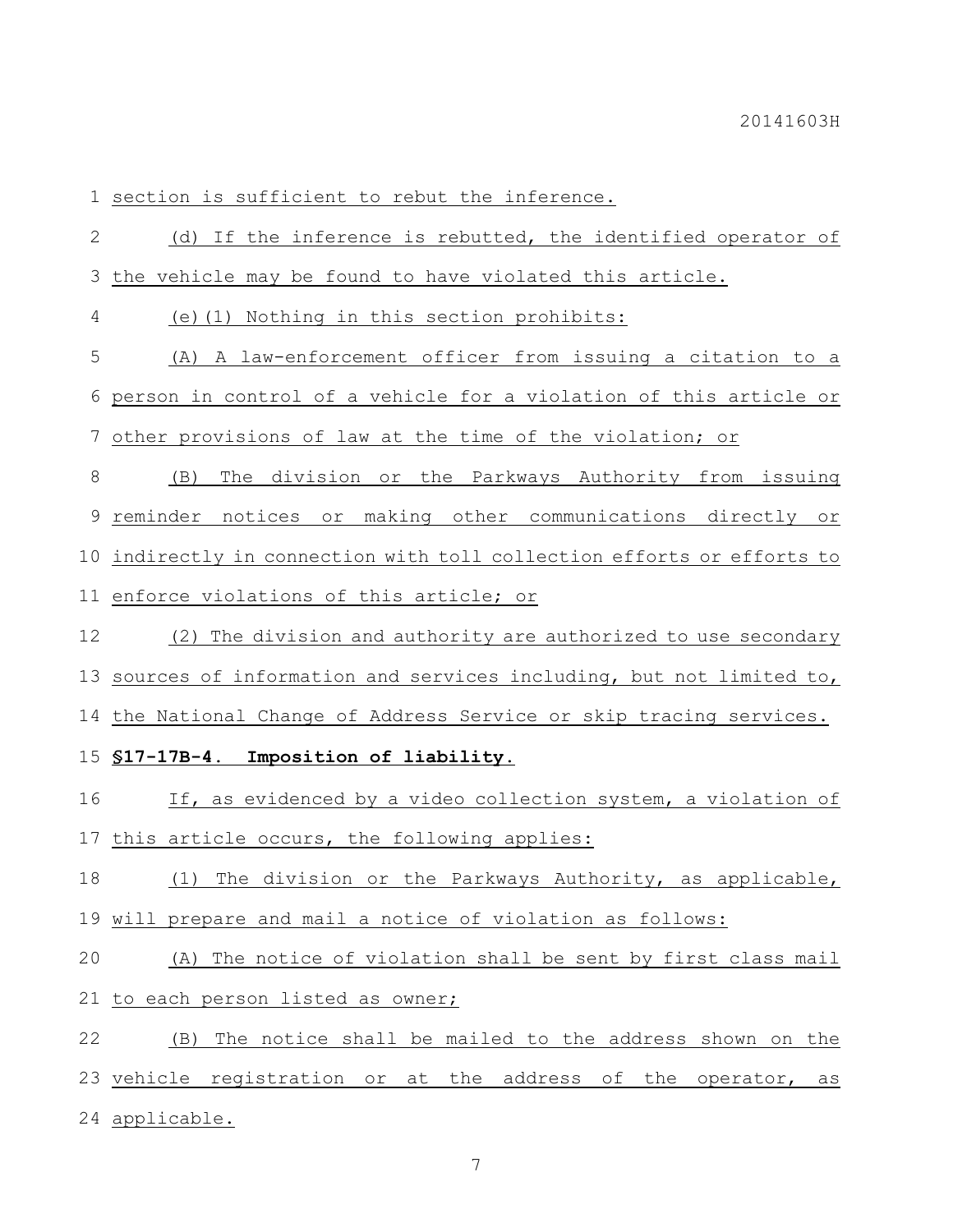| $1\,$         | (C) Notice shall be mailed no later than one hundred twenty            |
|---------------|------------------------------------------------------------------------|
| 2             | days after:                                                            |
| 3             | (i) The violation;                                                     |
| 4             | (ii) The date the inference is rebutted by the owner pursuant          |
| 5             | to subsection (b), section three of this article; or                   |
| 6             | (iii) The date that a lessor provides sufficient information           |
| 7             | to identify who is the actual owner.                                   |
| $\,8\,$       | Personal service is not required.<br>(D)                               |
| $\mathcal{G}$ | The notice shall contain the following:<br>(E)                         |
| 10            | (i) Information advising the person of the violation, when and         |
| 11            | where it occurred and that the violation may be contested.             |
| 12            | (ii) A warning advising the person receiving the notice:               |
| 13            | That failure to contest in the manner and time provided is<br>$(\top)$ |
| 14            | an admission of liability;                                             |
| 15            | That a default judgment may be entered on the notice;<br>(TI)          |
| 16            | (III) That a violation of this article may subject the owner           |
| 17            | or operator to civil penalties, administrative fees, administrative    |
|               | 18 hearing costs, and collection fees and costs as provided in this    |
| 19            | article; and                                                           |
| 20            | That failure to pay civil penalties imposed pursuant to<br>(TV)        |
| 21            | this article will result in denial of an application for a new or      |
| 22            | renewal of vehicle registration in this state.                         |
| 23            | A manual or automatic record of mailing prepared in the<br>(F)         |
|               | 24 ordinary course of business is prima facie evidence of the mailing  |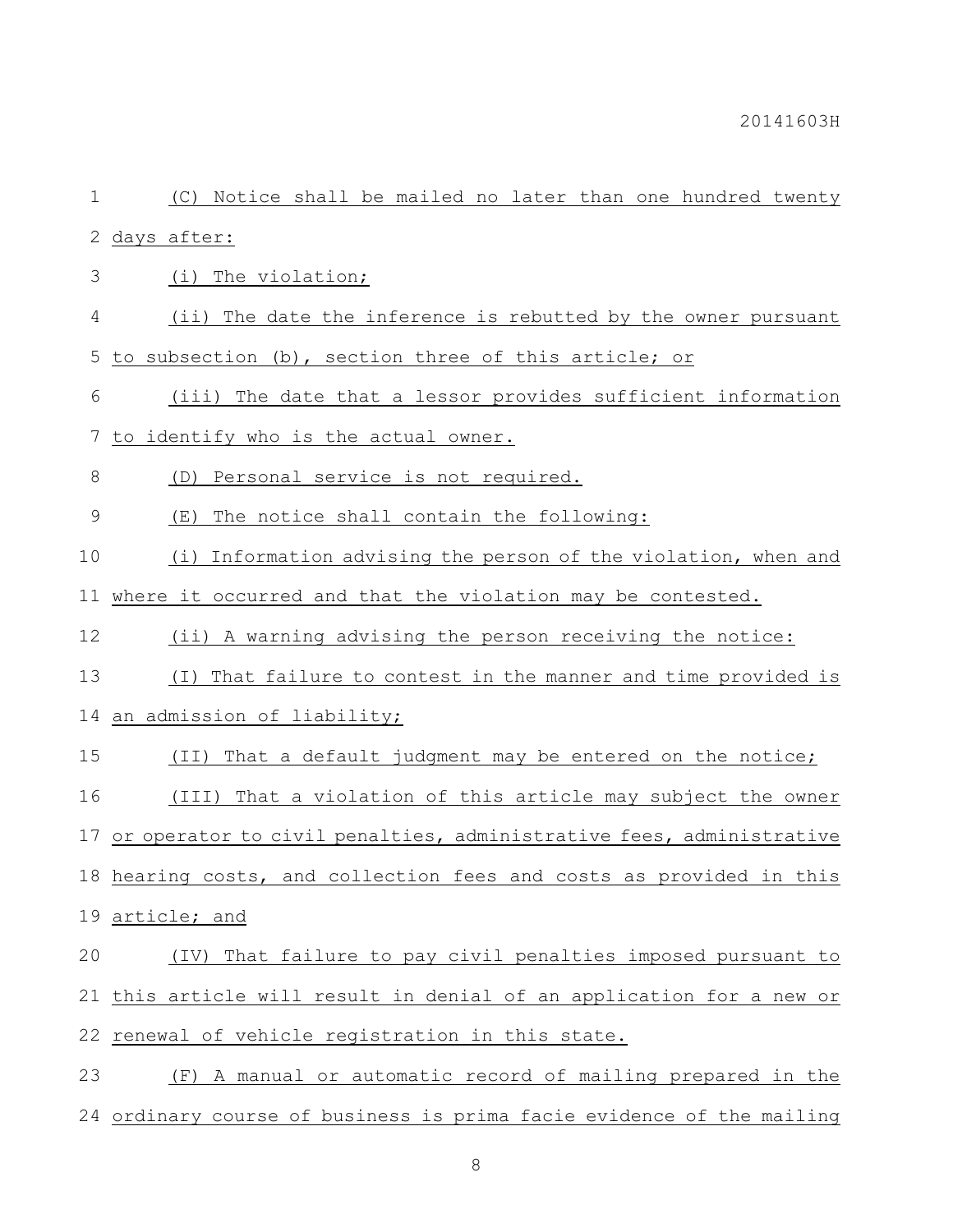of notice.

 (2) If an owner of a vehicle receives a notice of violation of this article for any time period during which the vehicle was reported to a police department as having been stolen, that owner is not liable if he or she provides a certified copy of the police report on the stolen vehicle to the division or the Parkways Authority within thirty days after receiving the notice of violation. (3) If an owner of a vehicle receives a notice of violation of this article for any time period during which the vehicle was being leased or rented, that owner is not liable if he or she provides a copy of the rental, lease or other contract document that contains the name and address of the lessee to the division or the Parkways Authority within thirty days after receiving the notice of violation. (4) A certified report or a facsimile report of an authorized agent or employee of the division or the Parkways Authority reporting a violation of section three of this article based upon the recorded information obtained from a video collection system is

prima facie evidence of the facts contained in the report and is

 admissible as an official record kept in the ordinary course of business.

 (5) Notwithstanding any provision in the code to the contrary, 24 videotapes, photographs, microphotographs or other recorded images,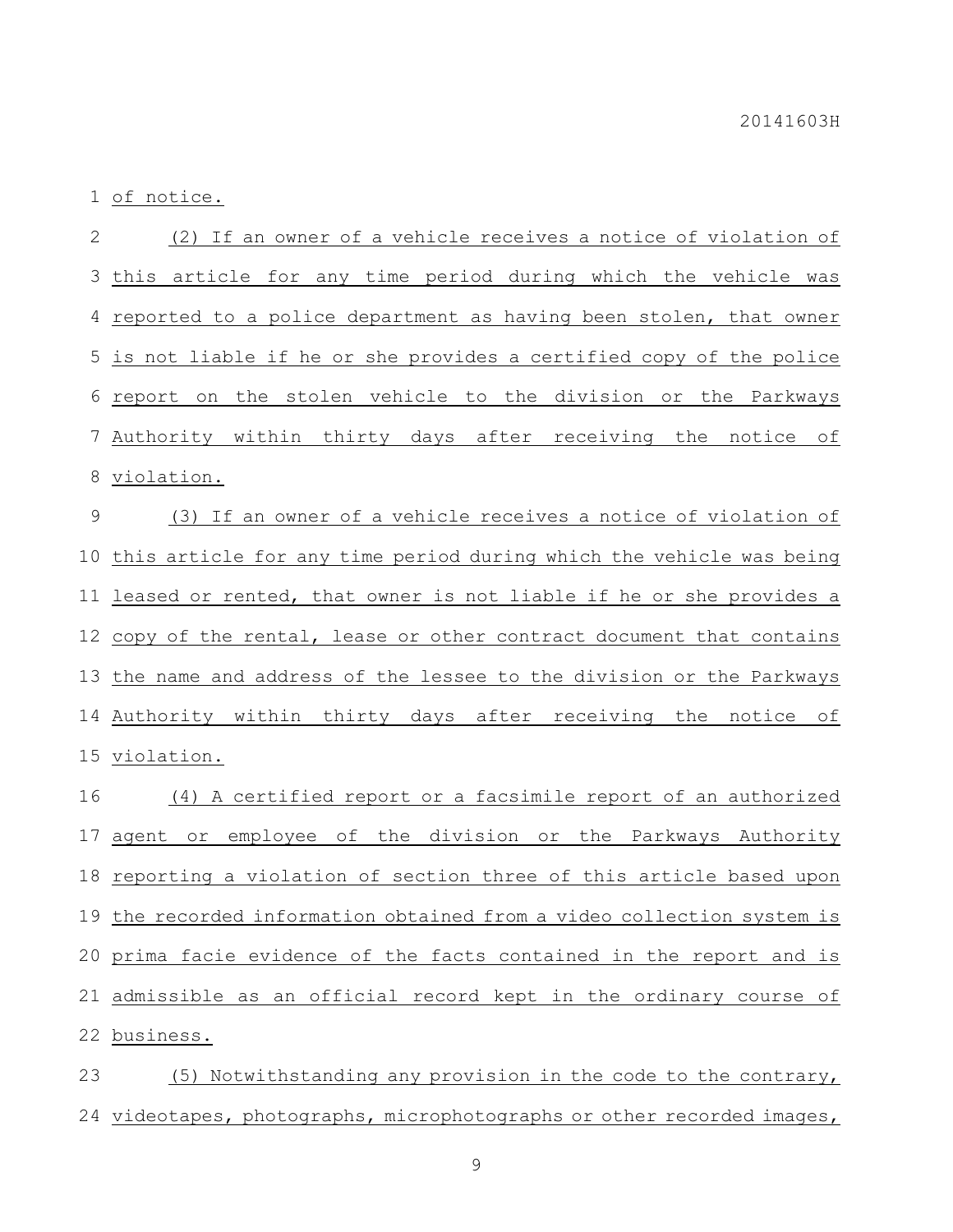written records, reports or facsimiles prepared pursuant to this article are allowed and are for the exclusive use of the division or the Parkways Authority, as applicable, its authorized agents, its employees and law-enforcement officials for the purpose of discharging duties under this article. Except as may be necessary to enforce collection of tolls, civil penalties administrative fees, administrative hearing costs and collection fees and costs from persons to whom a notice of violation is sent as provided in this section, or to whom any billing invoice, reminder letter or other toll collection or violation enforcement communication is sent using electronic toll collections, all images and records created or retained as provided herein that identify individual vehicles or vehicle registration plates, must be destroyed within sixty days after payment in full of the applicable toll. The images and records must be destroyed within sixty days after any toll collection or enforcement action under this article involving the images or records has been resolved. This information is not considered a public record under chapter twenty-nine-b of this code. The information is not discoverable by court order and it may not be offered in evidence in any action or proceeding that is not directly related to a violation of this article or indemnification permitted by this article. However, these restrictions:

(A) Do not preclude a court of competent jurisdiction from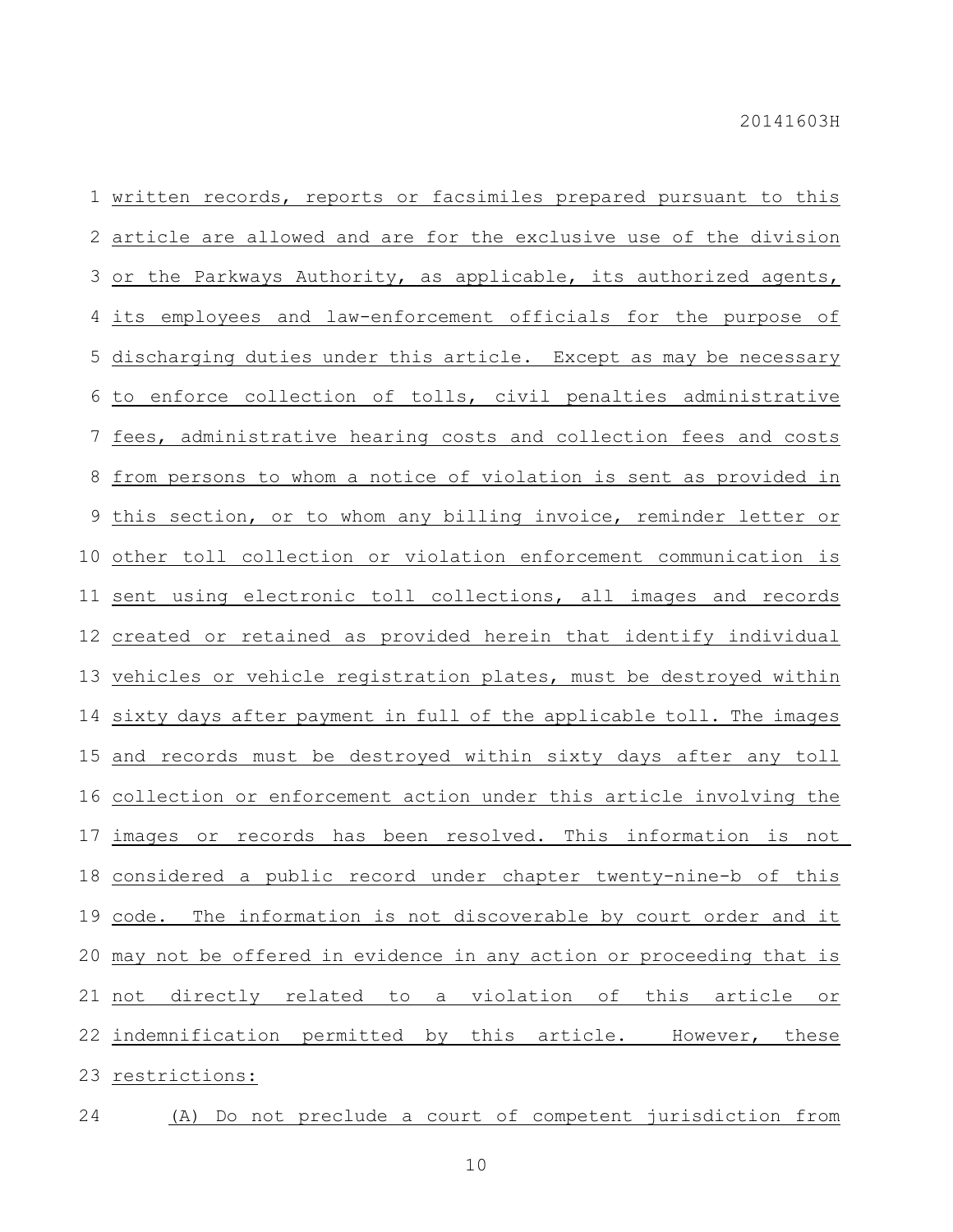issuing an order directing that the information be provided to law- enforcement officials if the information is reasonably described and is requested in connection with a criminal law-enforcement action;

 (B) Do not preclude the exchange of the information between any entities with jurisdiction over or that operate an electronic toll collection system in this state or any other jurisdiction within or outside of the United States; and

 (C) Do not prohibit the use of information exclusively for the purpose of billing electronic toll collection account holders, deducting toll charges from the account of an account holder, 12 enforcing toll collection provisions of this code or enforcing the provisions of an account holder agreement.

 (6)(A) Civil liability under this article is to be based upon a preponderance of the evidence. Persons receiving a notice of violation as provided in this section must respond within thirty days of the date the notice was mailed by:

 (i) Remitting the amount of the unpaid toll and any administrative fee assessed; or

 (ii) Requesting an administrative hearing in accordance with rules promulgated by authority of this article. In addition to any unpaid tolls and an administrative fee not to exceed \$35 per notification for each separate violation, persons who are found to 24 be liable in an administrative hearing are liable for the costs of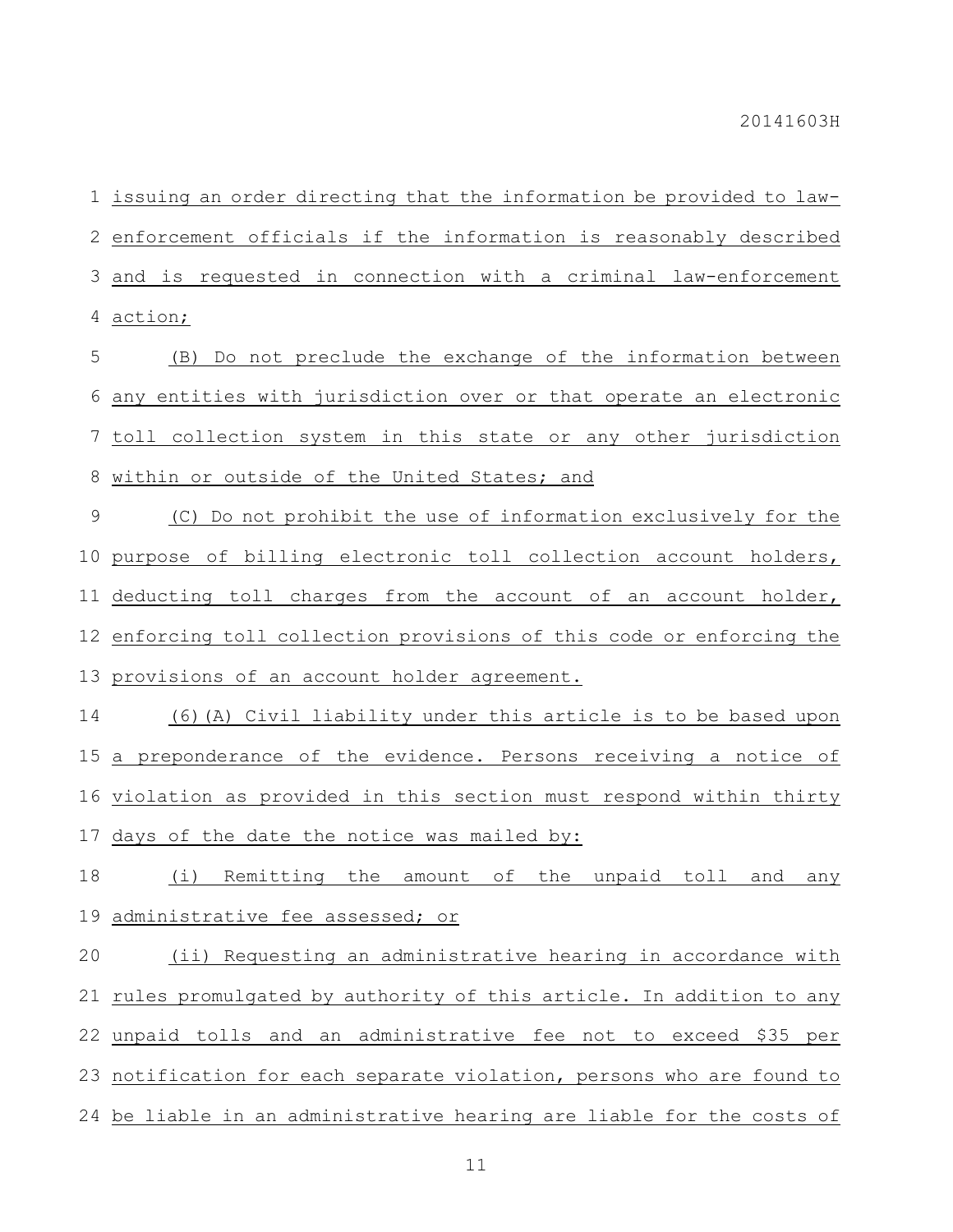the hearing, except where the judgment of the hearing examiner is reversed or set aside by a court of competent jurisdiction.

 (B) Failure to remit the unpaid toll, assessed administrative fees and assessed hearing costs or to request a hearing shall result in entry of an administrative default judgment. The 6 division or the authority, as may be the case, may cause notice of the default judgment to be served on the person to whom the notice 8 of violation was sent by certified mail, return receipt requested, advising the person that failure to pay the unpaid tolls, assessed administrative fees and assessed hearing costs within thirty days of receipt of the notice of default judgment will result in denial of an application for a new vehicle registration in this state. If the unpaid tolls, assessed administrative fees, and assessed administrative hearing costs are not paid as provided in the notice of default judgment, or if the judgment is not set aside by a court of competent jurisdiction, the division or the authority may take all lawful actions to collect on the judgment and may notify the Commissioner of the Division of Motor Vehicles, who shall refuse the registration or renewal of registration of the vehicle in this state as provided in section eight of this article.

 (7) Civil liability under this article is not a conviction and may not be made part of the owner's motor vehicle operating record. 23 It may not be considered in the provision of motor vehicle insurance coverage.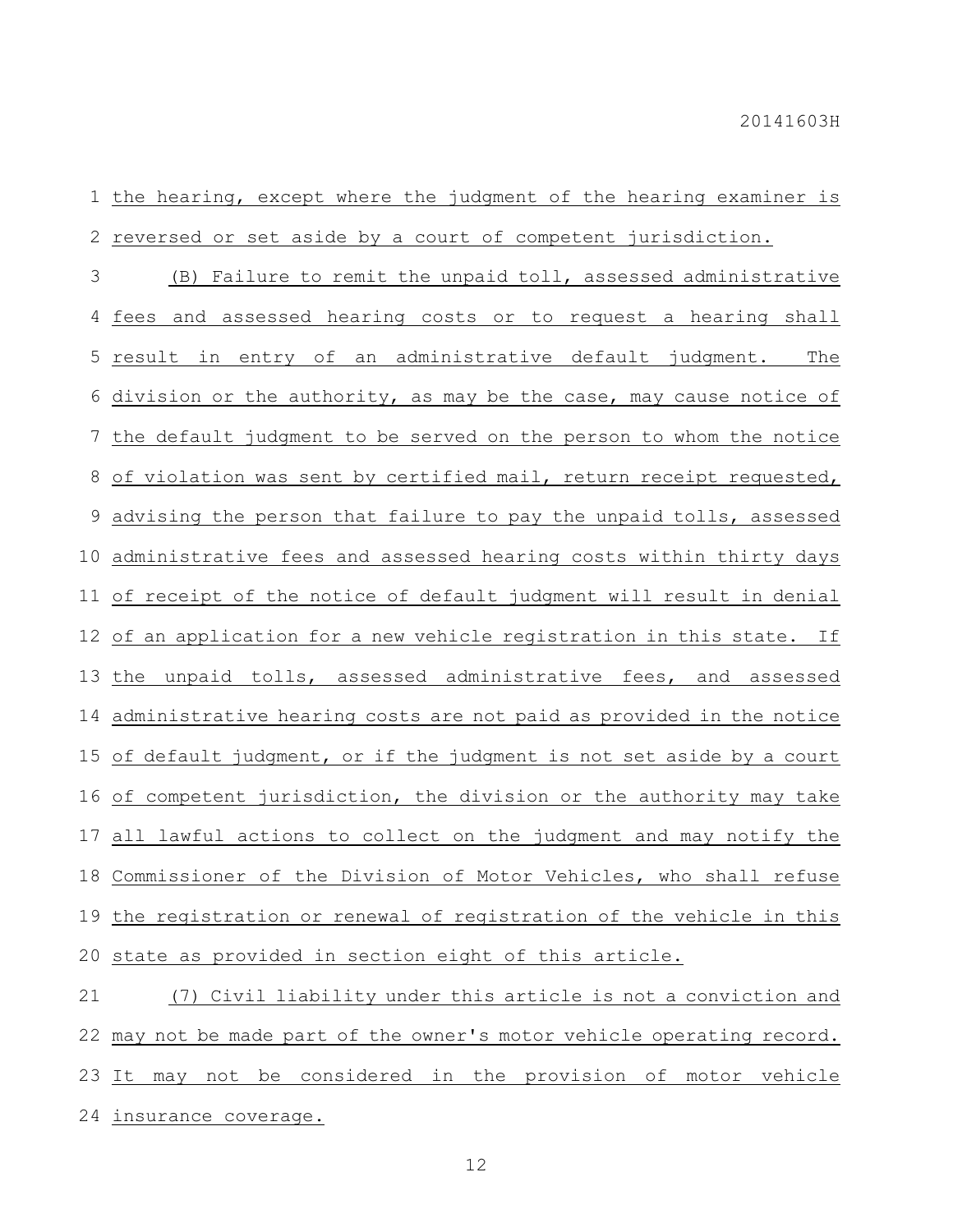(8) A person found to have violated this article is liable for: (A) The amount of the toll evaded or attempted to be evaded; if the amount can be determined, or if it cannot be determined, the minimum toll from the nearest point of entry on the toll facility to the actual point of exit; (B) An administrative fee not to exceed \$35 per notification 8 for each separate violation; (C) Administrative hearing costs assessed under this article; and (D) Reasonable fees and costs of attempting to collect on a judgment under subdivision (6) of this section. **§17-17B-5. Placement of electronic toll collection device.** The placement of an electronic toll collection device that is properly affixed to the front windshield of a vehicle in accordance with the division or authority rules or is mounted elsewhere on a vehicle in accordance with mounting instructions included with the device, or is otherwise used in a manner that makes it operate as intended, is not a violation of section thirty-six, article fifteen, chapter seventeen-c of this code. **§17-17B-6. Privacy of electronic toll collection account holder information; subpoenas and court orders and related confidentiality protections.**

(a) Except as provided in subsection (b) of this section, and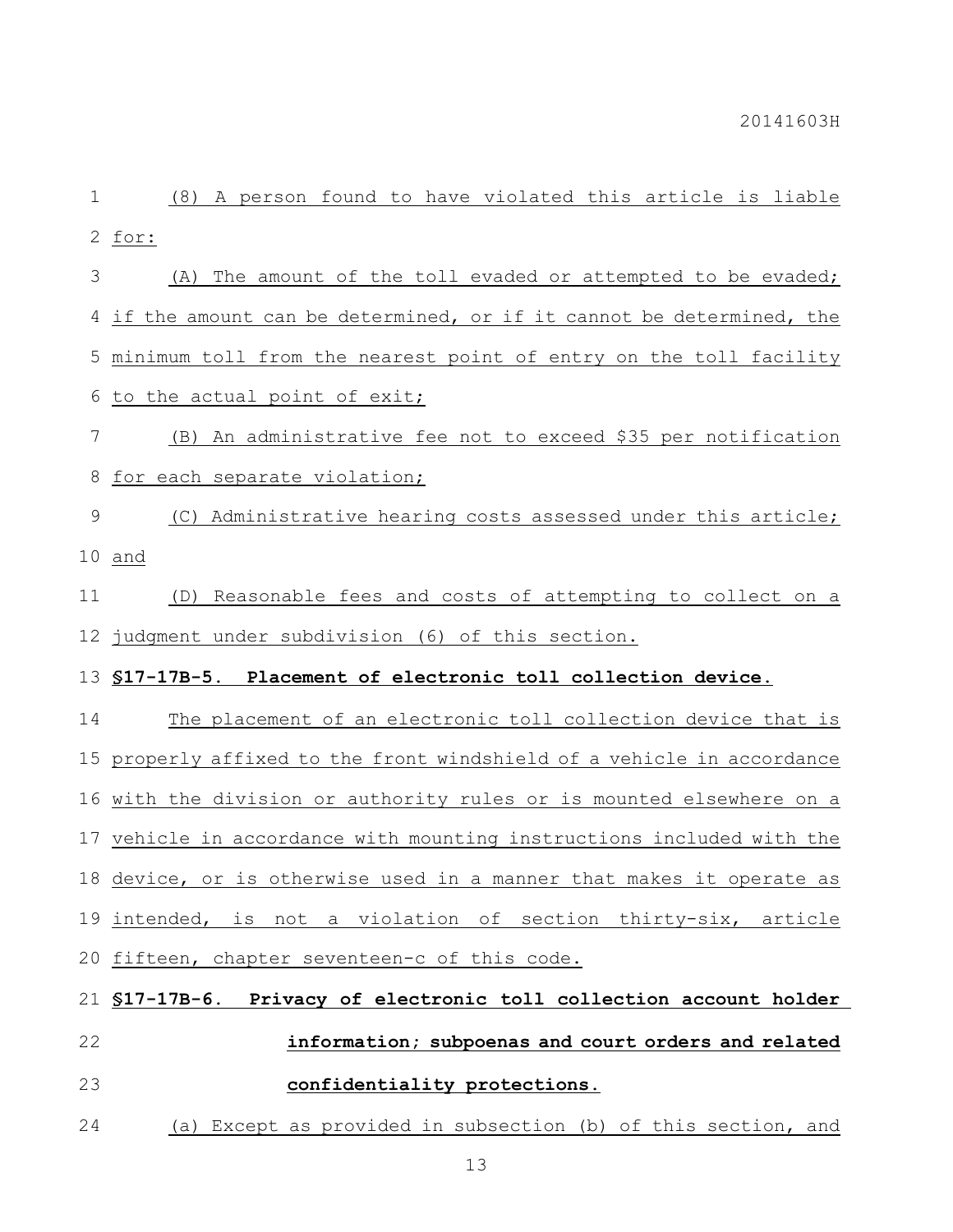notwithstanding any provision in the code to the contrary, videotapes, photographs, microphotographs, other recorded images, written records, reports or facsimiles prepared pursuant to this article are for the exclusive use of the division or the Parkways Authority, as applicable, its authorized agents, its employees and law-enforcement officials for the purpose of discharging duties under this article. This information includes names, addresses, account numbers, account balances, personal financial information, vehicle movement records and other information compiled from transactions with the account holders. The information may not be considered a public record under chapter twenty-nine-b of this code.

 (b) Notwithstanding subsection (a) of this section, videotapes, photographs, microphotographs, other recorded images, written records, reports or facsimiles prepared and retained pursuant to this article may be discoverable pursuant to a properly issued subpoena or by an order of a court of competent jurisdiction directing that the information be produced in a civil or criminal action or proceeding*: Provided,* That any the information required to be produced in response to a properly issued subpoena or court order is at all times confidential and may not be disclosed by the division or the Parkways Authority other than in connection with, 23 and only for the purposes of, the underlying action and subject to 24 compliance with the provisions of subsections  $(c)$ ,  $(d)$  and  $(e)$  of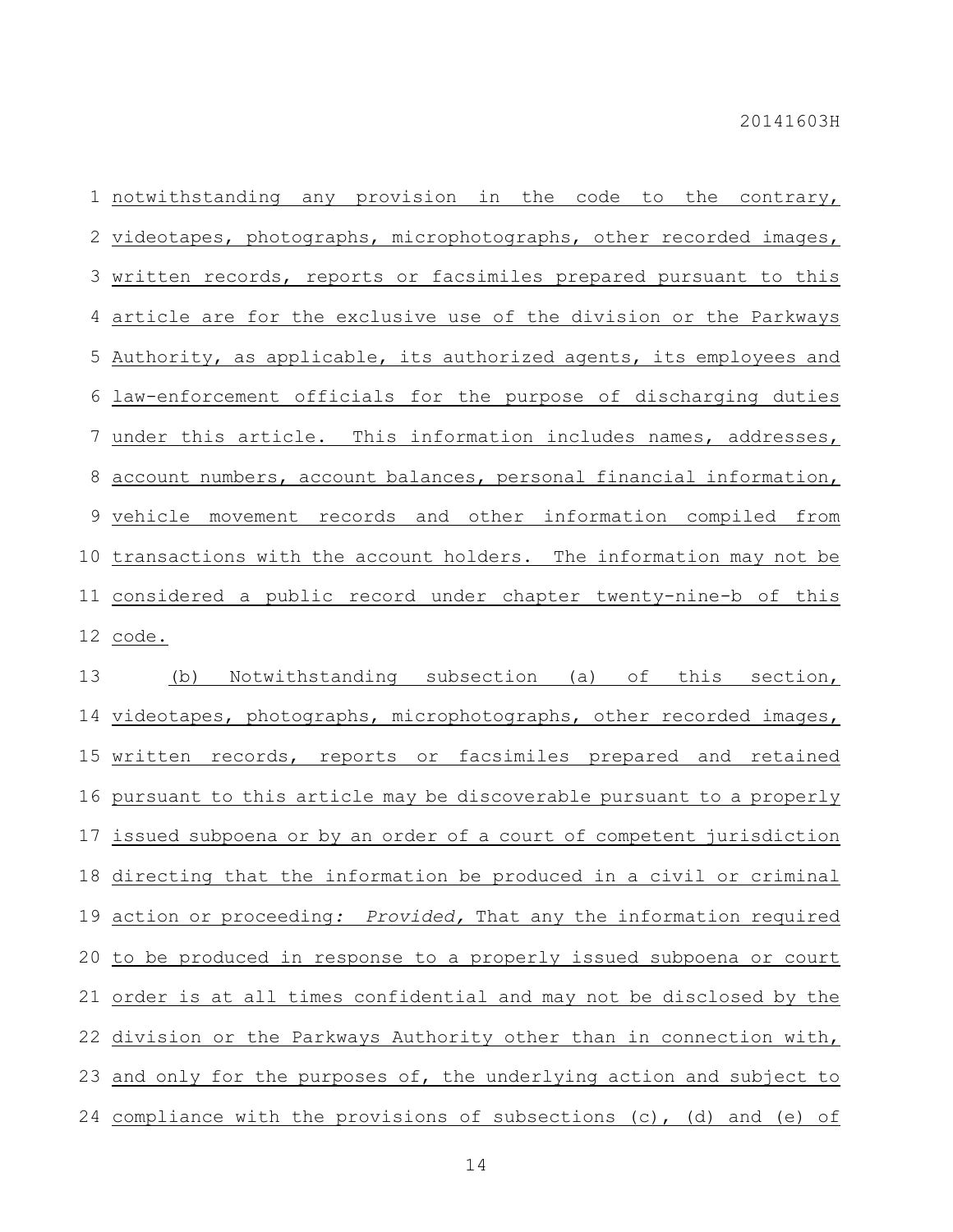this section.

 (c) All information disclosed or produced by subsection (b) of this section shall be clearly marked "CONFIDENTIAL." Any document or other material which is marked "CONFIDENTIAL" or the contents of the material, may only be used by a party to the underlying action or proceeding or a party's attorney, expert witness, consultant or other person who is actively engaged in working on the action, and only for the purpose of the underlying action or proceeding and not for any other purpose. Prior to a party disclosing any document or other material marked as "CONFIDENTIAL," or the contents of the 11 material, to an attorney, expert witness, consultant or other person actively engaged in working on the action or proceeding, the party making disclosure must first inform the person that he or she is bound by the duty of confidentiality established under this section and the person to whom disclosure is to be made shall sign an acknowledgment that the information is and will remain at all times confidential and that the person agrees to abide by the duty of confidentiality established under this section.

 (d) Prior to the production of any information under this section with any court of competent jurisdiction, the division or the Parkways Authority shall file a motion with the court seeking to have the documents sealed and withheld from the public record throughout the action or proceeding.

(e) At the conclusion of the action or proceeding, all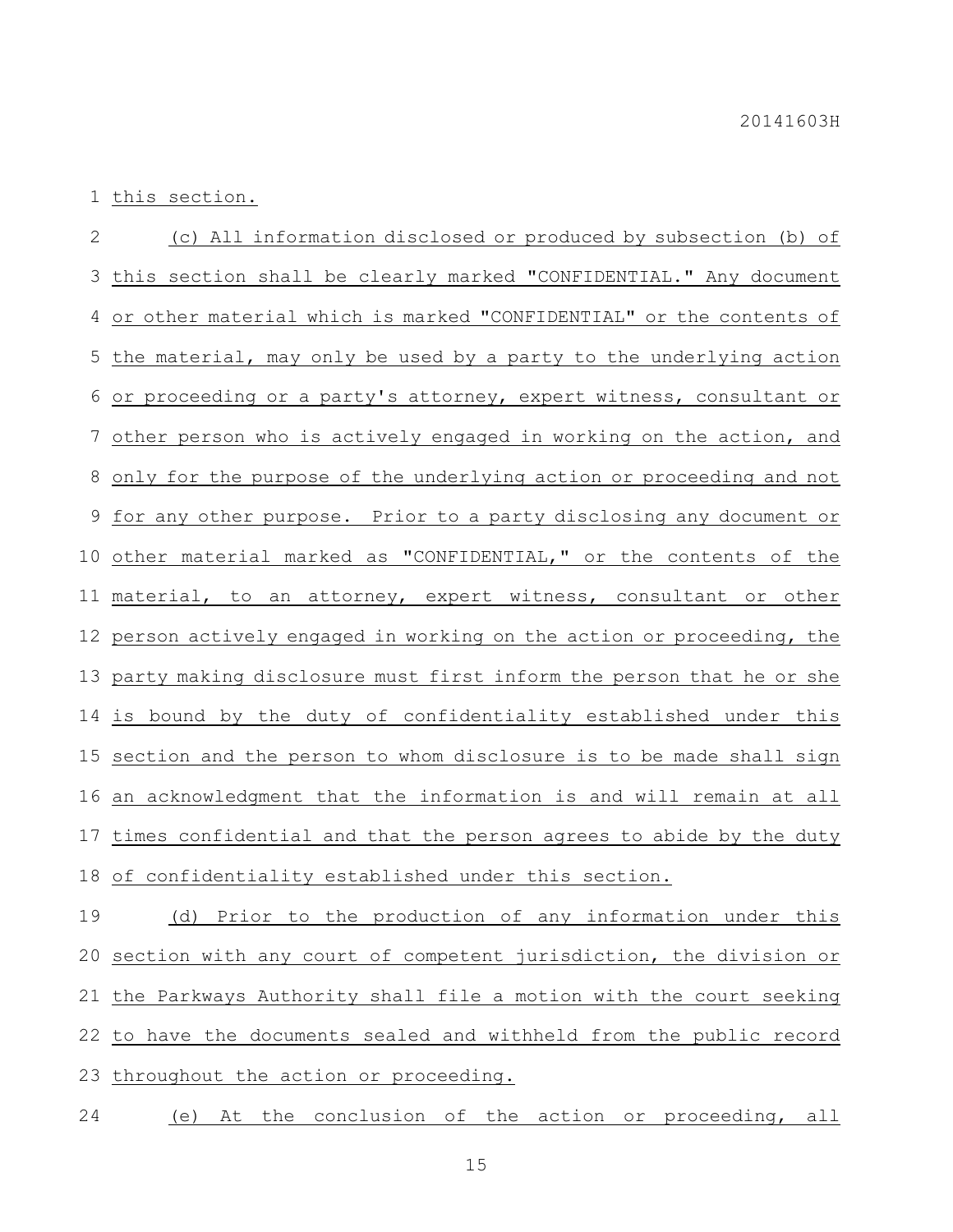documents and other material marked as "CONFIDENTIAL" and any copies of the material, and all related notes and memoranda, shall promptly be returned to the division or the Parkways Authority, as applicable, and in any event, within thirty days following the conclusion of the action or proceeding.

# **§17-17B-7. Evading tolls; damaging, interfering with or obstructing video toll collection or infrastructure; violations and penalties.**

 (a) Any person who knowingly or intentionally evades or seeks to evade the payment of tolls, rents, fees or charges established by the division or the Parkways Authority for the use of any toll facility under the jurisdiction of those agencies is guilty of a misdemeanor and, upon conviction, shall be fined not more than \$50. (b) Any person who deliberately damages, defaces or obstructs a video collection system infrastructure or power supply with the intent to interfere with or alter or prevent the functioning of the system or electronic toll collection, or who obstructs a license plate or causes it to be unreadable by the video collection system, or who causes a transponder or other device used in an electronic toll system to be inoperable or unreadable thereby causing no toll to be charged, is guilty of a misdemeanor and, in addition to any 22 other penalties provided by the code, and upon conviction, shall be fined not more than \$500 and, if applicable, is additionally liable to the division or the Parkways Authority for all costs to repair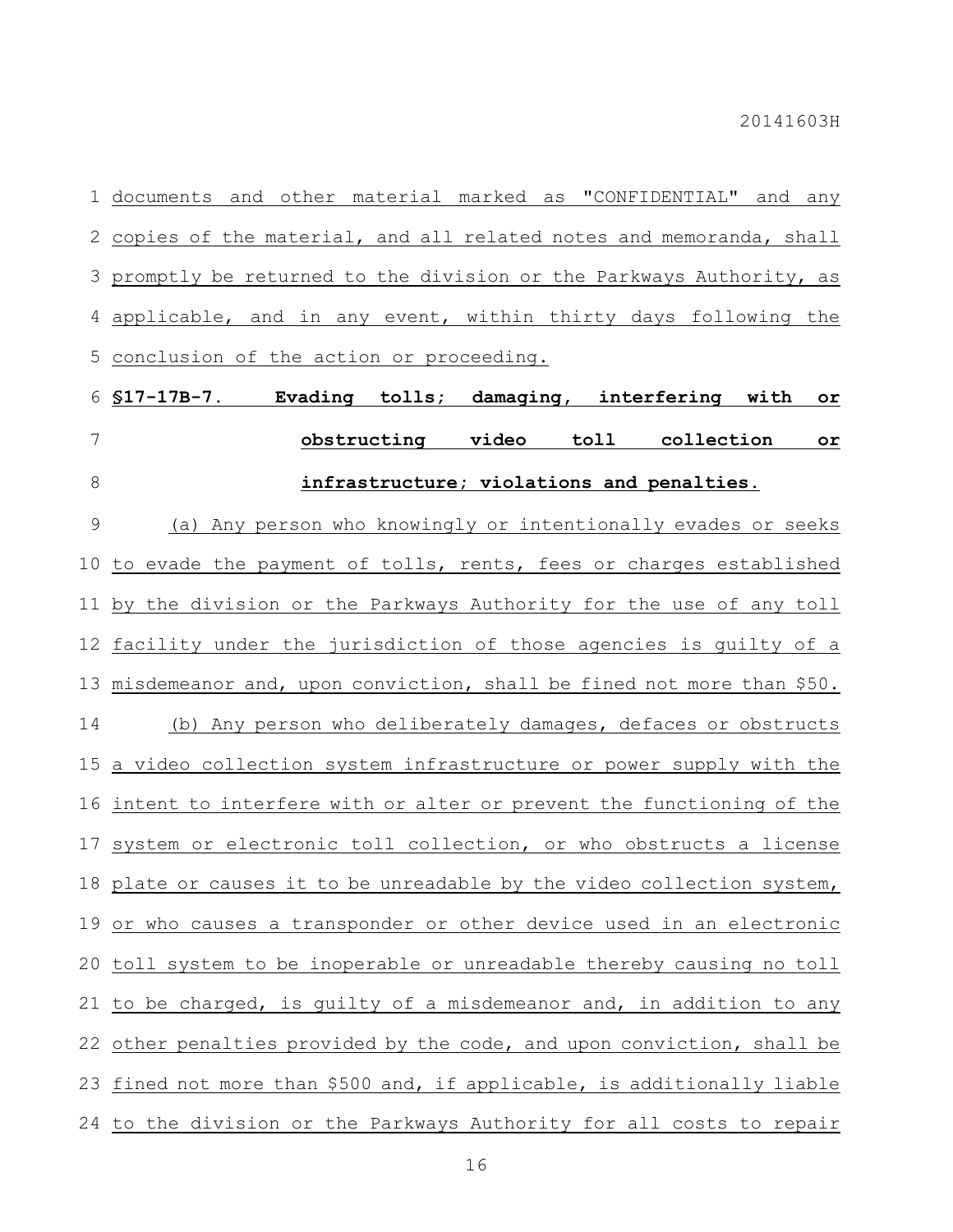the damaged, defaced or obstructed property.

# **§17-17B-8. Nonrenewal of vehicle registration; effect of civil or criminal violation.**

 Upon receipt of a notice from the division or the authority that a vehicle owner or operator failed to pay tolls and costs in accordance with a notice of default judgment, the Commissioner of the Division of Motor Vehicles shall refuse to register, or renew the registration of any vehicle of which the person committing the violation is a registered owner or coowner until the Commissioner of the Division of Motor Vehicles receives notice from the division or authority that all fees, penalties and costs imposed on that person pursuant to this article have been paid or satisfied. **§17-17B-9. Rule-making authority.** The Commissioner of the Division of Motor Vehicles, and the Commissioner of Highways on behalf of the division and the Parkways Authority, shall propose rules for legislative approval in

accordance with the provisions of article three, chapter

twenty-nine-a of the code to implement this article.

NOTE: The purpose of this bill is to authorize electronic collection and enforcement of tolls. It establishes penalties for nonpayment and damage to facilities. It provides that certain information collected is confidential and not subject to the Freedom of Information Act. The bill allows restricted and confidential access to certain information pursuant to subpoenas and court orders on a strictly confidential basis. The bill also grants rule-making authority and defines terms.